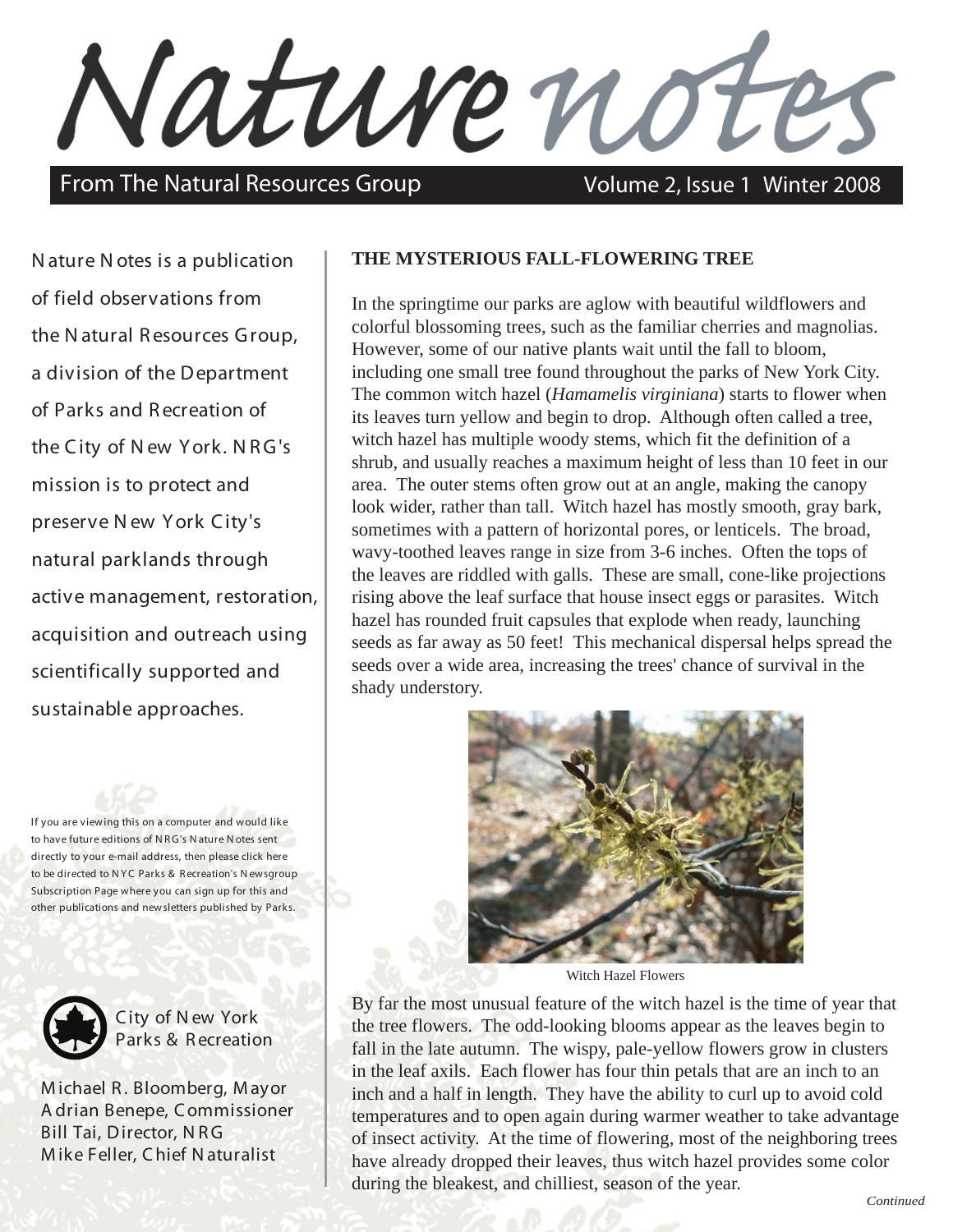From The Natural Resources Group Volume 2, Issue 1 Winter 2008

Witch hazel was important to both the Native Americans, and later, to the colonists who learned about the plant from them. Native people not only ate the oily seeds, but used extracts from the highly-tannic bark and twigs for medicinal purposes. The ailments that were treated included sores, cuts, bruises, tumors, coughs, colds, eye infections, dysentery, hemorrhoids, and aching muscles. In the mid-nineteenth century, witch hazel extract was patented, leading to its commercial production shortly thereafter. The woods of northwest Connecticut supply much of the witch hazel used in the extracts sold in American pharmacies today. Witch hazel also provides food for wildlife such as grouse, pheasant, bobwhite, deer, rabbit, and beaver. It can be found along the Atlantic coast from Nova Scotia to Florida and inland to Ontario and south to Texas. Some places to look for witch hazel in New York City are Inwood Hill Park in Manhattan, Van Cortlandt Park in the Bronx, Alley Pond Park in Queens, and the Green Belt in Staten Island.

Nature no

~by Susan Stanley

## **LEAF LITTER LEPIDOPTERA**

Many of the words used to describe the ecosystem beneath our feet describe undesirable, or, at best, unremarkable objects: we talk about the forest "floor", the leaf "litter", woody "debris". Even the mineral soil is just "dirt", something we must clean off our hands before dinner. These lowly components, however, combine to form the soil ecosystem, a world which supports organisms from tiny bacteria to great trees, and which holds much of the carbon that forests remove from the air, reducing global warming. Soil ecology fills many articles and books, but here we'll discuss just one of the groups of animals that depend on the soil and litter, the Lepidoptera, or butterflies and moths.

Everyone is familiar with the monarch with its hanging chrysalis in which the caterpillar transforms to the butterfly. Many beautiful moths and butterflies, however, make this transformation in less regal clothes: drab, sometimes uncovered brown pupae, often lying within the leaf litter or a few inches below the soil surface in an underground cell. In autumn, with cooling temperatures and falling leaves, caterpillars begin their journeys to their winter homes. When you encounter a caterpillar on a path or road in this season, it is probably wandering in search of a good spot to spend the cold months.

Species that spend the winter on or within the soil include some of the Giant Silkworm, or Saturnid moths, such as the well-known, hauntingly beautiful, Luna moth (*Actias luna*). One of its relatives, the Tulip-tree Silkmoth (*Callosamia angulifera*), travels to its winter retreat on the "Leaf Express." It pupates within the leaf of its only host plant, the Tulip Tree (*Liriodendron tulipfera*), and falls to the ground with the leaf.

The Sphinx moths, Sphingidae, are known to tomato gardeners as the fleshy green hornworms that ruin their crops, but many species in this family are beautiful caterpillars and moths that do not feed on our crops. The Hummingbird Clearwing, (*Hemaris thysbe*) flies during the day, seeking nectar from common garden and wild flowers such as Phlox and Swamp Milkweed. It hovers in front of flowers, sucking nectar with its extremely long proboscis, looking nearly identical to a hummingbird at a flower. The hummingbird clearwing's caterpillar feeds mostly on Viburnums such as Arrowwood, descending to the leaf litter to spin a silken cocoon around its pupa. Without intact leaf litter, this moth would no longer confuse, delight, and entertain with its antics. Many other